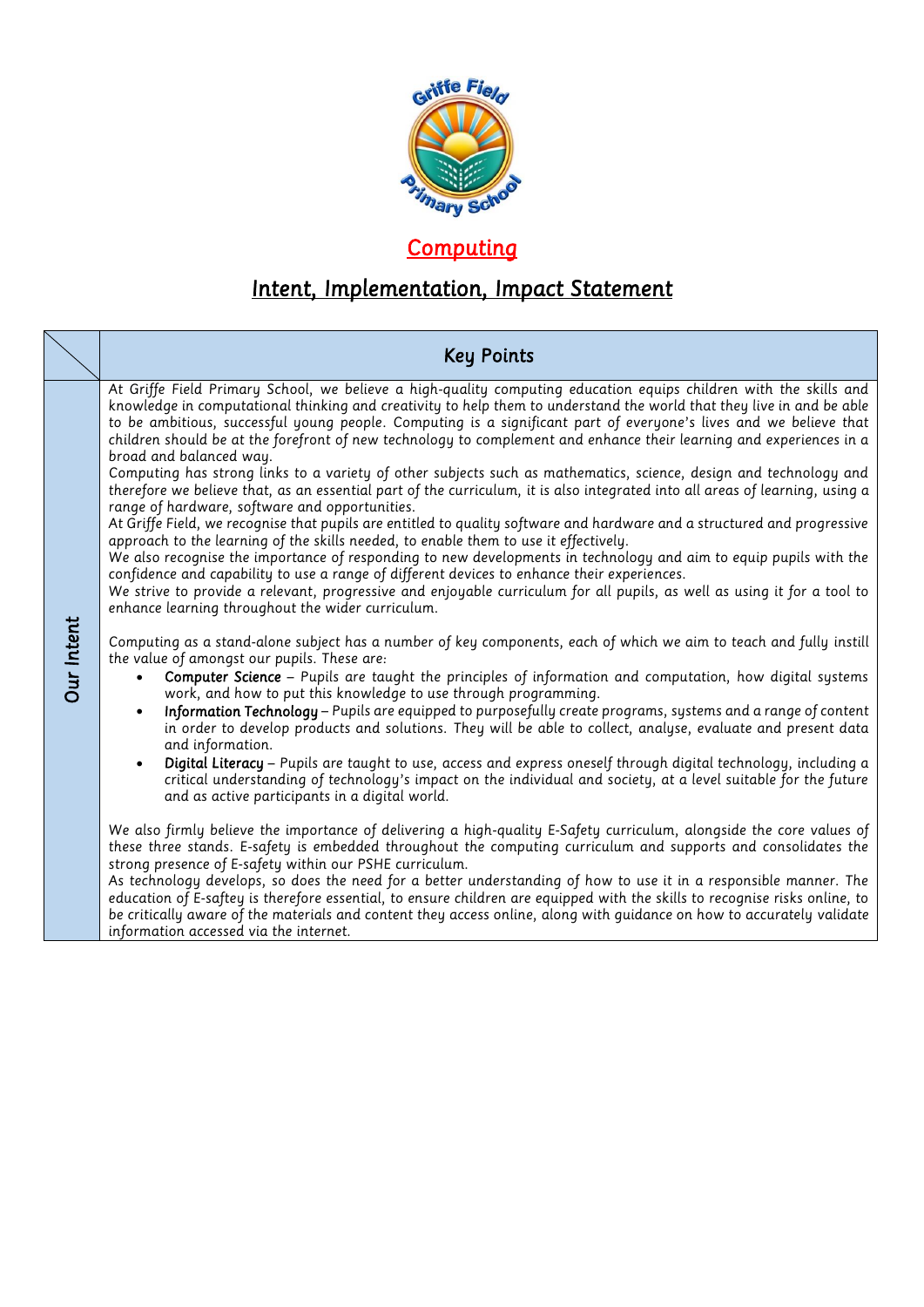*Pupils participate in regular Computing lessons in order to achieve the intent of the Computing and E-safety curriculum curricular nature of computing and the opportunities to expand and develop lessons that this brings. Lessons are curricular nature of computing and the opportunities to expand and develop lessons that this brings. Lessons are delivered using a range of devices and through un-plugged activities where necessary.* 

*The delivery of computing and E-safety at Griffe Field is planned in line with the National Curriculum and allows for computing' scheme to support their planning and delivery and this is enhanced by software and guidance provided by* 'Purple Mash'. Each year, children are taught the same six strands that fit into the three main components of computing. This allows children to build on and progress from their previous experiences, developing their skills, vocabulary and *This allows children to build on and progress from their previous experiences, developing their skills, vocabulary and understanding in order to be active, responsible digital participants.*

*We have also identified key skills that are required in order to access and achieve key objectives within the curriculum. These are progressive and form our 'non-negotiables' document which teachers will teach and evaluate at appropriate points throughout the year.* 

*At the beginning of each year pupils are taught E-safety as a discrete subject, using a range of support materials from*  These lessons build on prior knowledge and are adapted/modified to suit the requirements of the pupils within the class and current issues that may be relevant. Each unit after this will have reference to E-safety embedded where required. *and current issues that may be relevant. Each unit after this will have reference to E-safety embedded where required. At Griffe Field we strive to engage parents and carers with the importance of safe and responsible behaviour online and hold an annual meeting, which is modified each year with relevant content and support materials. Pupils also take part annually in 'Internet Safety Day', following the suggested theme, which reflects current issues.* 

*We recognise the need to continually maintain, update and develop resources to ensure the effective delivery of the* 

- Interactive whiteboards in every classroom to enhance and promote effective use of technology for learning.<br>• 16 laptops for pupil use within lessons
	- *16 laptops for pupil use within lessons.*
	- *32 iPads for pupil use in both discrete lessons and across the wider curriculum.*
	- *2 ipads in each classroom as an additional resource to support teaching and learning.*
	- *A range of programmable devices such as BeeBots and Probots.*
	- *A range of plug-in devices to support programming, such as light boxes and controllers*
	- *Data Loggers to collect and analyse data*
	- *'Class Act' filming kit, which includes a green screen, lights, microphone and accessories to promote pupils'*
	- *ability to create content. Subscription to online content such as Discovery Education, Purple Mash, TTRockstars, NOS and Singup to*
	- *promote learning in school and remotely through home access. The use of 'Microsoft Teams' to promote and support communication and collaboration across the curriculum.*

*Lessons are planned to provide for and include all children, including those with SEND, higher achieving/gifted and talented pupils, pupils with EAL needs and pupils from all social and cultural backgrounds. Pupils without home access are supported and catered for accordingly.*

*In Key Stage One, children will learn to understand what algorithms are, how they are implemented as programs on digital devices; and that programs execute by following precise and unambiguous instructions. They will be taught how*  be shown how to use a range of technology purposefully to create, organise, store, retrieve and manipulate digital content as well as recognise common uses of technology beyond school.

They will be taught to use technology safely and respectfully, keeping personal information private; identify where to  $T_{\text{t}}$  be taught to use the taught to use the taught to use the taught to use the information personal internal information personal information personal internal information personal information personal internal info *go for help and support when they have concerns about content or contact on the internet or other online technologies.*

*In Key Stage Two, the children will build on their knowledge and experience from Key Stage One and will design, write and debug programs that accomplish specific goals by decomposing them into smaller parts. They will use sequence, errors in their own and existing programs.* 

Pupils will be taught to understand computer networks, including the internet, and the opportunities they offer for communication and collaboration. They will use search technologies effectively, learn to appreciate how results and *communication and collaboration. They will use search technologies effectively, learn to appreciate how results and* 

Pupils will be taught to select, use and combine a variety of software (including internet services) on a range of digital devices to create a range of programs, systems and content that achieve given goals.

They will be taught to use technology safely, respectfully and responsibly; recognise acceptable and unacceptable *They will be taught to use technology safely, respectfully and responsibly; recognise acceptable and unacceptable behaviour and be clear how to identify a range of ways to report concerns about content and contact to keep themselves and others safe.*